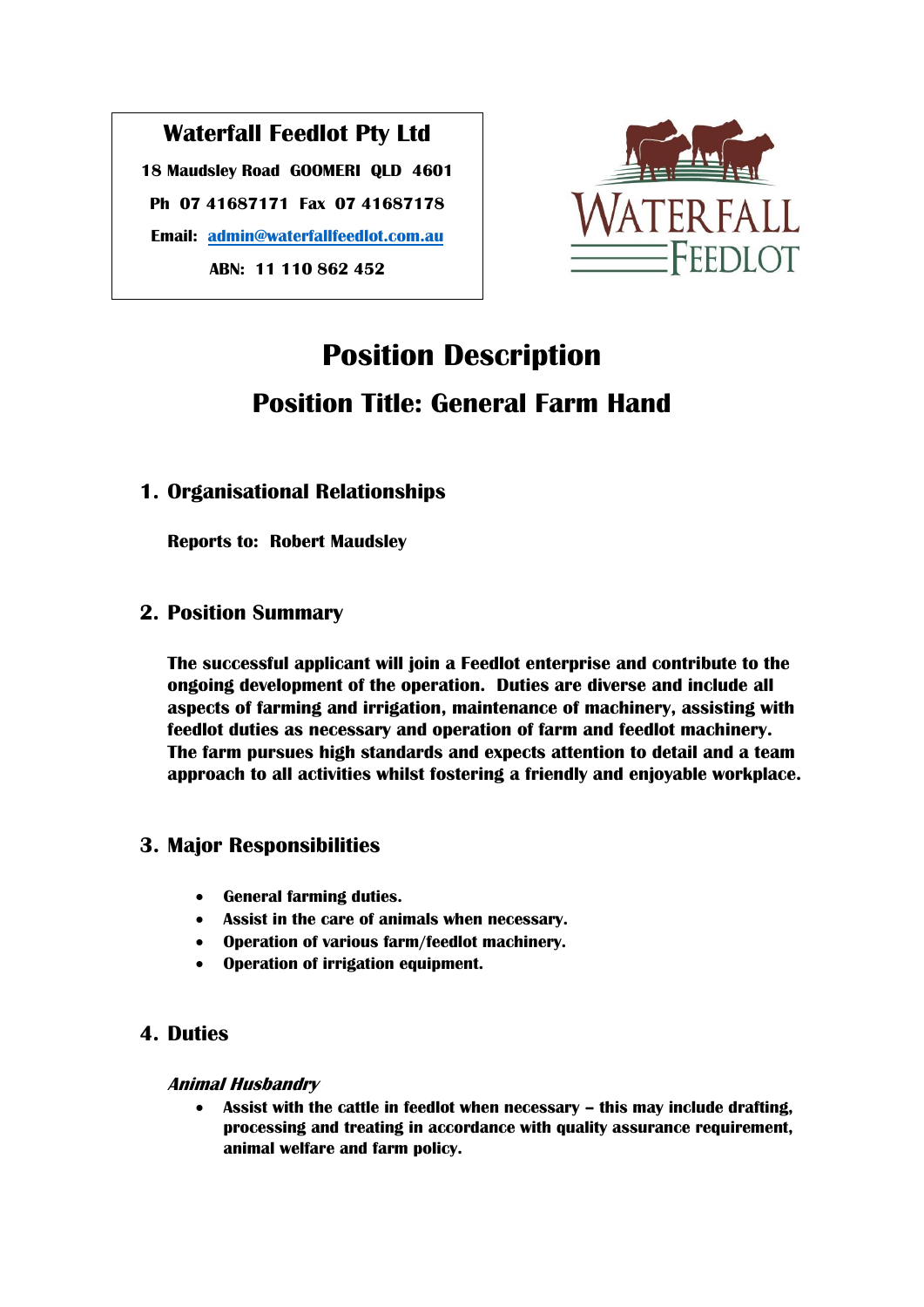#### **Crop Production and Irrigation**

- **Identify, record and adhere to farm procedures for farm and irrigation management.**
- **Implement the irrigation program including monitoring and maintenance of irrigation equipment.**
- **Implement the cropping program as per instructions from management.**

#### **Plant, Equipment and Infrastructure Maintenance**

- **Implement the maintenance schedule including routine machine testing and maintenance of equipment.**
- **Ensure all equipment and areas are thoroughly cleaned daily.**

## **5. Skills and Experience (person specification)**

#### **Skills and knowledge**

- **General knowledge of cropping and irrigation.**
- **Cattle handling skills.**
- **Ability to record data.**
- **Good communication skills.**
- **Ability to work in a team environment.**
- **Ability to participate in a 10 day on 4 day off roster.**

#### **Training and qualifications**

- **Ag chemical certificate (desirable).**
- **Drivers' licence (desirable).**
- **Ability to follow WH & S guidelines (mandatory).**
- **Operation of farm and feedlot machinery.**

#### **Work Experience**

**Previous farm experience an advantage.**

#### **6. Personal Competency**

#### **Acceptance of direction**

**Acceptance of direction and code of behaviour within the business.**

**Accuracy and eye for detail**

- **Demonstration of a concern for accuracy.**
- **Attention to all requirements of a task and implementation of checking and follow-up.**

#### **Punctuality**

 **Ability to be punctual on a regular basis and appropriate communication in the event of being delayed.**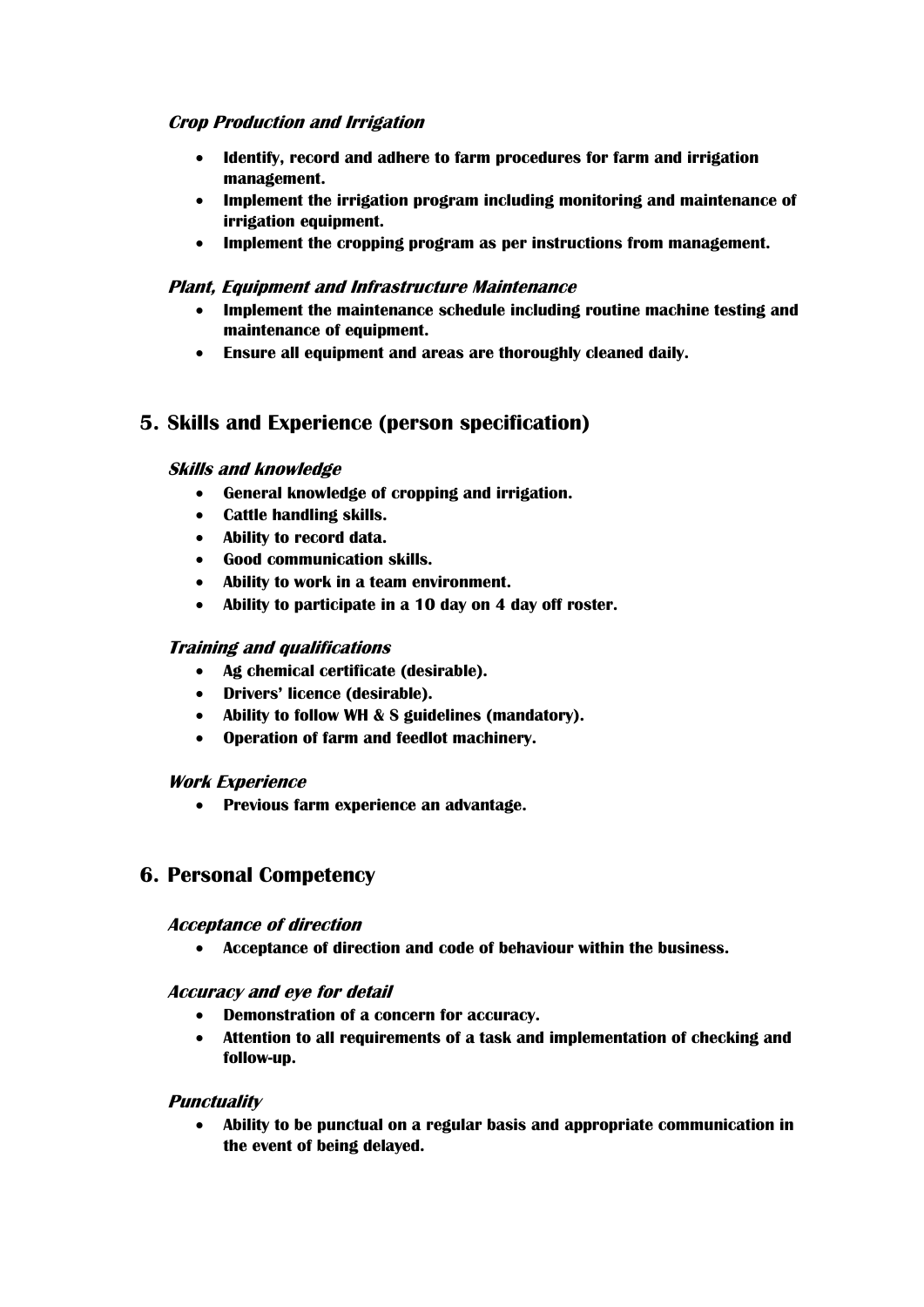#### **Prioritising skills**

 **Identification of the important operational requirements of the farming enterprise. Implementation of priority tasks within the resource capabilities available.**

#### **Confidence**

- **A quality of self-reliance and boldness.**
- **A confidence and belief in own ideas and opinions and a willingness to express and act upon them.**

#### **Empathy**

**The ability to perceive and understand the feelings of others.**

#### **Flexibility to cope with change**

**Demonstration of the ability to instigate, support and cope with change.**

#### **Handling pressure and stress**

 **The ability to continue to perform well under pressure or in stressful circumstances.**

#### **Initiative**

- **An ability to take action when enterprise is required.**
- **Actively seeks out opportunities to make extra contributions to benefit the business.**

#### **Interpersonal skills**

 **The ability to interact appropriately and successfully with people of all different types and at different levels.**

#### **Listening skills**

 **The ability to give close attention to someone, follow instruction and involve in discussion.**

#### **Teamwork**

- **The ability to work with other people towards a common goal.**
- **To establish effective collaborative relationships with other people in the business.**

#### **Work ethic**

 **The commitment to work within the boundaries of what is reasonable industry expectation.**

#### **Communication**

 **Ability to communicate clearly and effectively via phone, sms, interpersonally or by email, present ideas and to document activities; to source, read and interpret written information.**